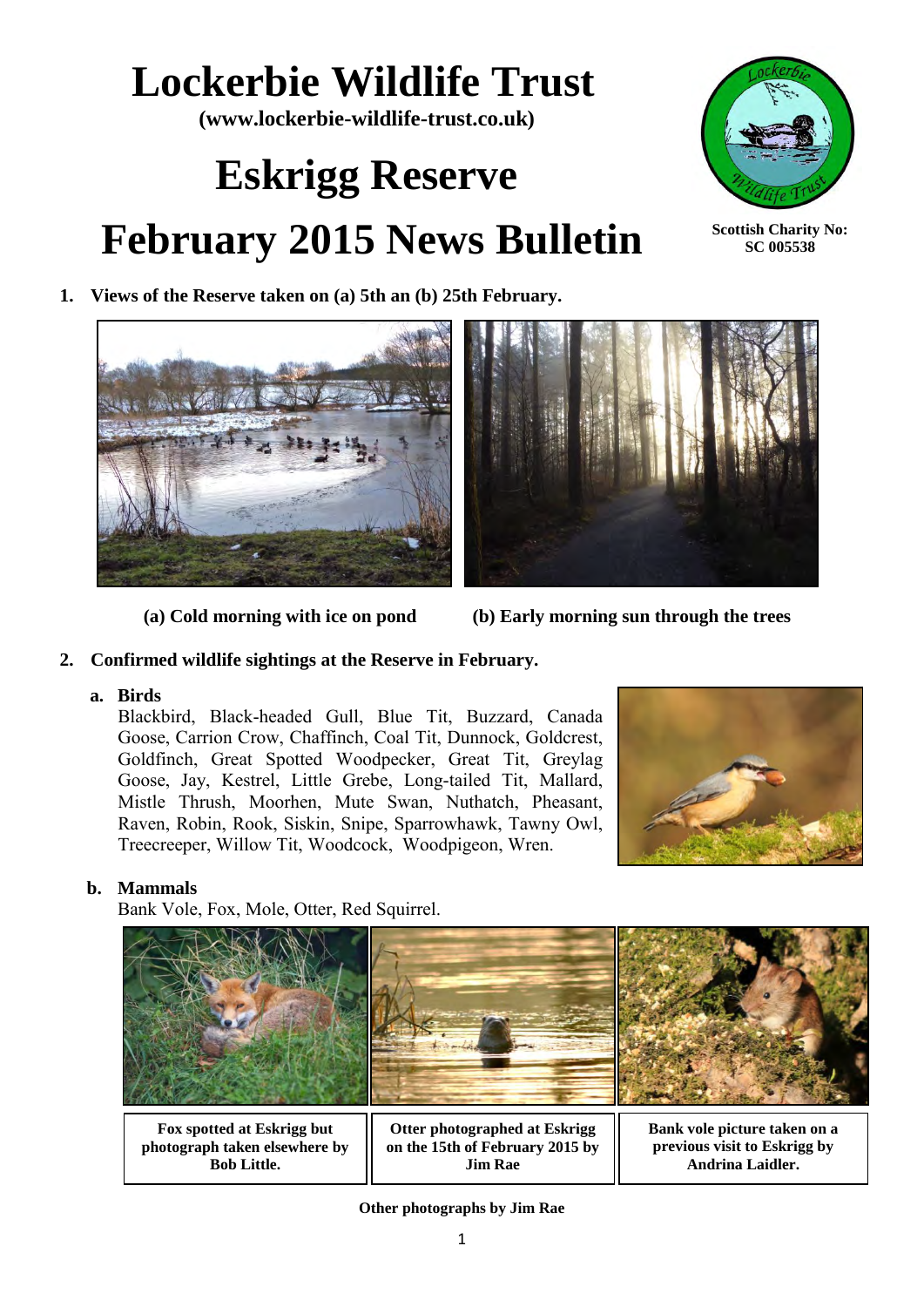### **3. February Photo-gallery**



**Photographs of Canada Goose and Moorhen taken by Bob Glaister Other photographs by Jim Rae**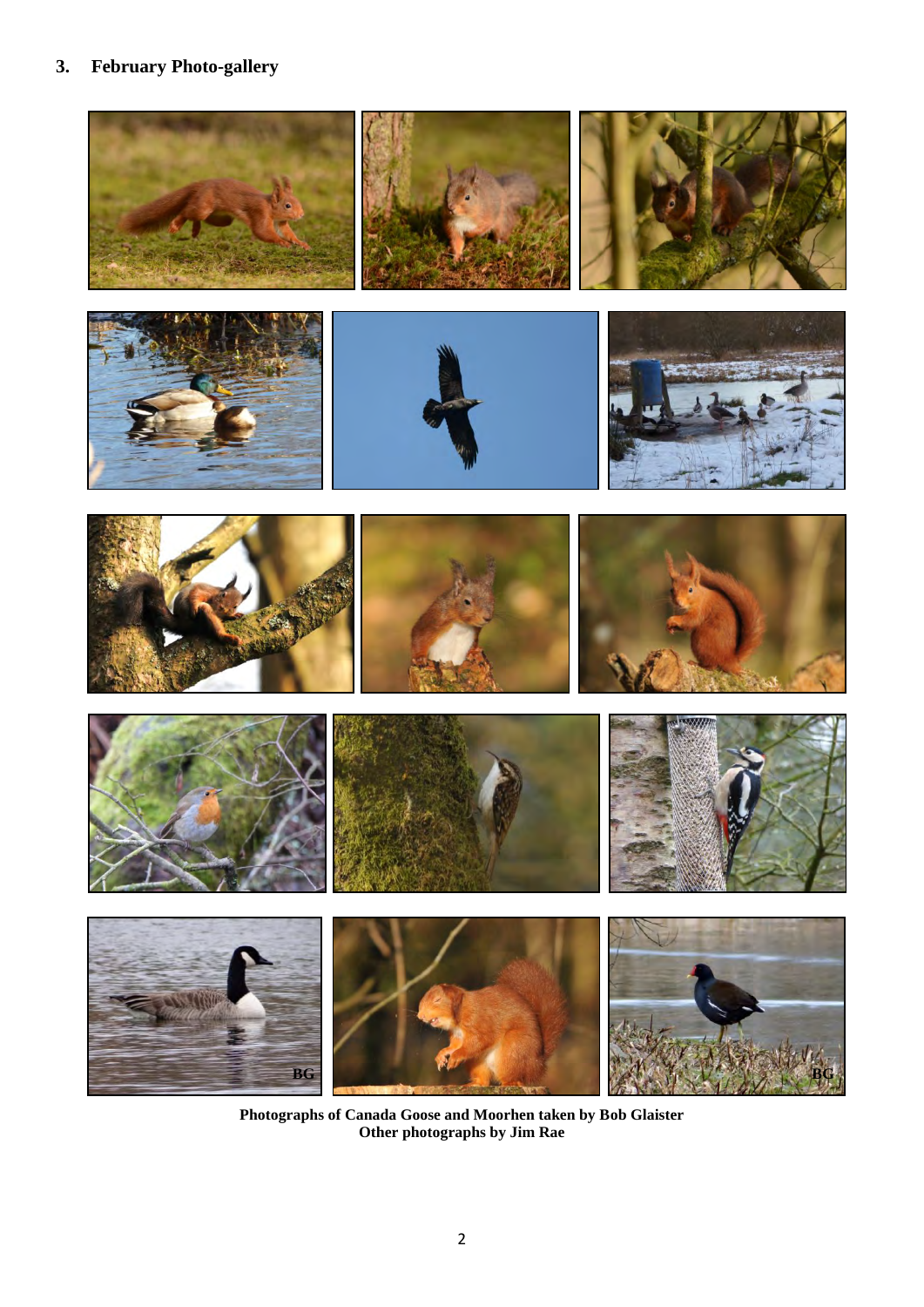#### **4. Volunteer Work**

**7 th Feb. Angus Johnstone** and **Keir Stewart** helped to fill in the potholes in the Eskrigg Farm road (forgot to take photograph).

**10th Feb. Thomas Gibbs** helped clear the burn and banks ready for the Nut Race.





**14th Feb. Angus Johnstone** and **Keir Stewart** helped to clean out the ditch along side the Reserve path. In addition to improving the drainage, this work cleans the site ready for the frogs and toads that will breed there in a few weeks time.

**21st Feb. Michael Kerr**, **Keir Stewart**, **Patrick Malone** and **Rory Holden** all helped to improve the woodland path. They dug out one section of soft, muddy turf, then laid terram membrane, covered it with gravel and rolled it. They then started to clear a second section of turf and tree roots. I finished clearing the roots in the afternoon.





#### **22nd Feb. Maintenance Morning**

On the Sunday morning, **Neil Whitelaw** helped me finish that section of path and complete another section, so that we now have a long stretch of uninterrupted gravel path..

#### **5. Planned Activities 22nd Feb. Annual Nut Race**

Twenty hardy souls braved the inclement weather in order to 'run' this year's Nut Race, including press photographer, Allan Devlin, who recorded the event for the Annandale Herald.

The sponsors of the winning nuts were:

1st Scott Glaister (£25), 2nd Elizabeth Thomson (£15) and 3rd Kyle McNeillie (£5).

Many thanks to all who sponsored the nuts and helped to raise just over £500. These funds will help towards the cost of feeding the birds and squirrels at the Reserve. A big thank you to Liz McDonnell who donated the cash prizes and cream eggs for all who took part.

#### **6. Plant Galls at Eskrigg**

In the June 2014 Bulletin I reported on a visit made to the Reserve by members of the British Plant Gall Society and gave six examples of the galls they found. I have now received a full report on the visit.

On the walk down the forest road to the Reserve they identified thirty-two different types of plant gall and within the Reserve they identified twenty-four types. Eleven types were common to both areas making it a total of forty-five different plant galls identified in and around Eskrigg Reserve. If anyone else is interested in the details of the host plants and the gall-inducing organisms, I will happily sent them a copy.

#### **Photographs by Allan Devlin (AD) and Jim Rae (JR)**